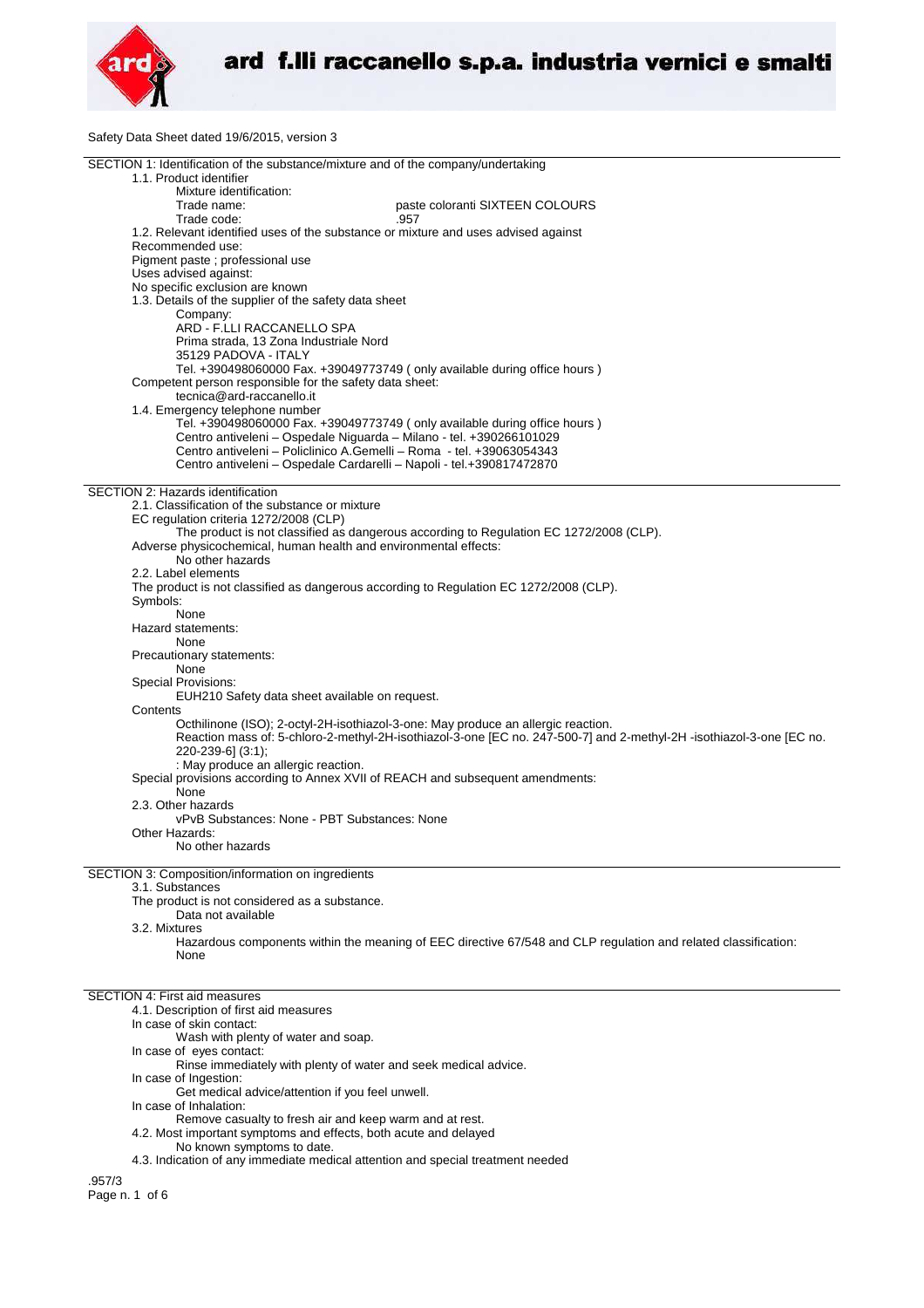Safety Data Sheet Treatment: Treat symptomatically. SECTION 5: Firefighting measures 5.1. Extinguishing media Suitable extinguishing media: Irrelevant, the product is not flammable. Extinguishing media which must not be used for safety reasons: None in particular. 5.2. Special hazards arising from the substance or mixture May produce toxic fumes of carbon monoxide if burning. Do not inhale explosion and combustion gases. 5.3. Advice for firefighters Use suitable breathing apparatus . Collect contaminated fire extinguishing water separately. This must not be discharged into drains. Move undamaged containers from immediate hazard area if it can be done safely. SECTION 6: Accidental release measures 6.1. Personal precautions, protective equipment and emergency procedures Wear personal protection equipment. Remove all sources of ignition. Remove persons to safety. See protective measures under point 7 and 8. 6.2. Environmental precautions Do not allow to enter into soil/subsoil. Do not allow to enter into surface water or drains. Retain contaminated washing water and dispose it. In case of gas escape or of entry into waterways, soil or drains, inform the responsible authorities. 6.3. Methods and material for containment and cleaning up Suitable material for taking up: absorbing material, organic, sand. Wash with plenty of water. 6.4. Reference to other sections See also section 8 and 13 SECTION 7: Handling and storage 7.1. Precautions for safe handling Avoid contact with skin and eyes. Avoid contact with skin and eyes, inhalation of vapours and mists. Do not eat or drink while working. See also section 8 for recommended protective equipment. 7.2. Conditions for safe storage, including any incompatibilities Keep away from food, drink and feed. Incompatible materials: None in particular. Instructions as regards storage premises: Adequately ventilated premises. 7.3. Specific end use(s) None in particular SECTION 8: Exposure controls/personal protection 8.1. Control parameters Exposure limit(s): There are not occupational exposure limits in accordance to the EU legislation DNEL Values: Data not available PNEC Values: Data not available 8.2. Exposure controls Eye/ face protection: Not needed for normal use. Anyway, operate according good working practices. Skin protection a) protection for hands: One-time gloves. b) other: No special precaution must be adopted for normal use. Respiratory protection: Not needed for normal use. Thermal Hazards: None Environmental exposure controls:

SECTION 9: Physical and chemical properties

Appropriate engineering controls:

None

None

9.1. Information on basic physical and chemical properties

.957/3 Page n. 2 of 6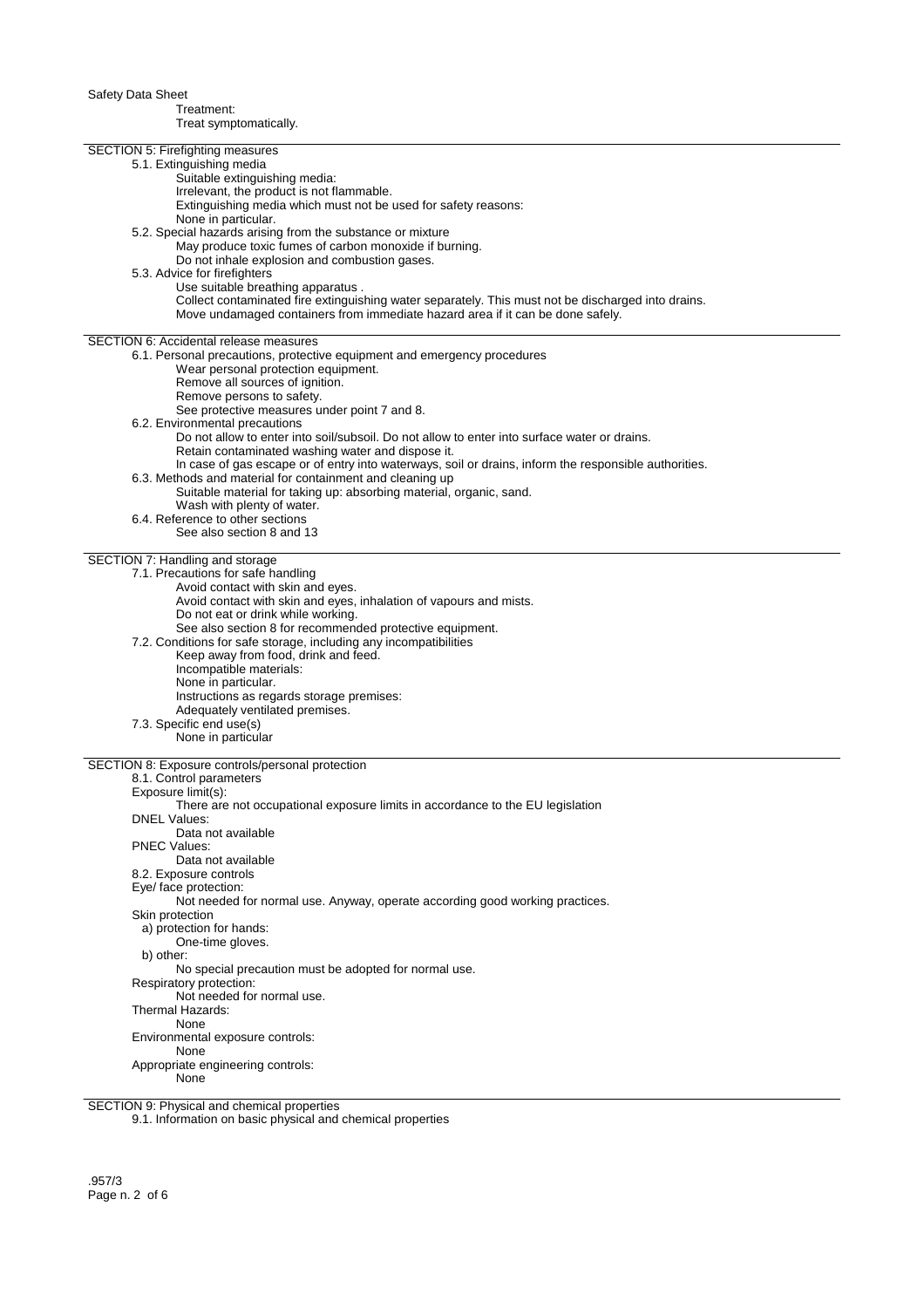| <b>Properties</b>                                | Value                              | Method:                  | Notes:                   |
|--------------------------------------------------|------------------------------------|--------------------------|--------------------------|
| Appearance and colour:                           | Fluid dispersion<br>various colors | $\overline{a}$           | Ξ.                       |
| Odour:                                           | Characteristic:<br>almost odorless | Ξ.                       | $-$                      |
| Odour threshold:                                 | Data not available                 | $\ddotsc$                | $\overline{a}$           |
| pH:                                              | 10.0                               | --                       | $20^{\circ}$ C           |
| Melting point / freezing point:                  | Data not available                 | $\overline{a}$           | Ξ.                       |
| Initial boiling point and boiling<br>range:      | Data not available                 | $\overline{\phantom{a}}$ | $\overline{a}$           |
| Flash point:                                     | Not flammable                      | $\sim$                   | ٠.                       |
| Evaporation rate:                                | Data not available                 | $\overline{\phantom{a}}$ | ۵.                       |
| Solid/gas flammability:                          | Data not available                 | $\overline{\phantom{a}}$ | $\overline{\phantom{a}}$ |
| Upper/lower flammability or<br>explosive limits: | Data not available                 | $\overline{\phantom{a}}$ | $-$                      |
| Vapour pressure:                                 | Data not available                 | $\overline{a}$           | $\overline{a}$           |
| Vapour density:                                  | Data not available                 | $\overline{\phantom{a}}$ | $\overline{a}$           |
| Relative density:                                | 1030 - 2080 g/l                    | UNI EN ISO<br>2811-1     | $20^{\circ}$ C           |
| Solubility in water:                             | Miscible                           | Ξ.                       | $\overline{\phantom{a}}$ |
| Solubility in oil:                               | Insoluble                          | $\overline{a}$           | $\overline{\phantom{a}}$ |
| Partition coefficient (n-octanol/<br>water):     | Data not available                 | $\overline{\phantom{a}}$ | $-$                      |
| Auto-ignition temperature:                       | Data not available                 | $\ddotsc$                | --                       |
| Decomposition temperature:                       | Data not available                 | $\ddotsc$                | $\overline{\phantom{a}}$ |
| Viscosity:                                       | 1000 - 10000 cP                    | <b>ISO 2555</b>          | $20^{\circ}$ C           |
| Explosive properties:                            | Data not available                 | $\ddotsc$                | Ξ.                       |
| Oxidizing properties:                            | Data not available                 | $\ddotsc$                | $\overline{\phantom{a}}$ |

## 9.2. Other information

| Properties                               | Value              | Method:                  | Notes: |
|------------------------------------------|--------------------|--------------------------|--------|
| Miscibility:                             | Data not available | $\overline{\phantom{a}}$ | $-1$   |
| Fat Solubility:                          | Data not available | $\overline{\phantom{a}}$ | $-1$   |
| Conductivity:                            | Data not available | $\overline{\phantom{a}}$ | --     |
| Substance Groups relevant<br>properties: | Data not available | $\overline{\phantom{a}}$ | --     |

Note: The data herein refer to QC when the product was put on the market.

SECTION 10: Stability and reactivity

10.1. Reactivity

Stable under normal conditions

10.2. Chemical stability

Stable under normal conditions

10.3. Possibility of hazardous reactions None

10.4. Conditions to avoid

.957/3 Page n. 3 of 6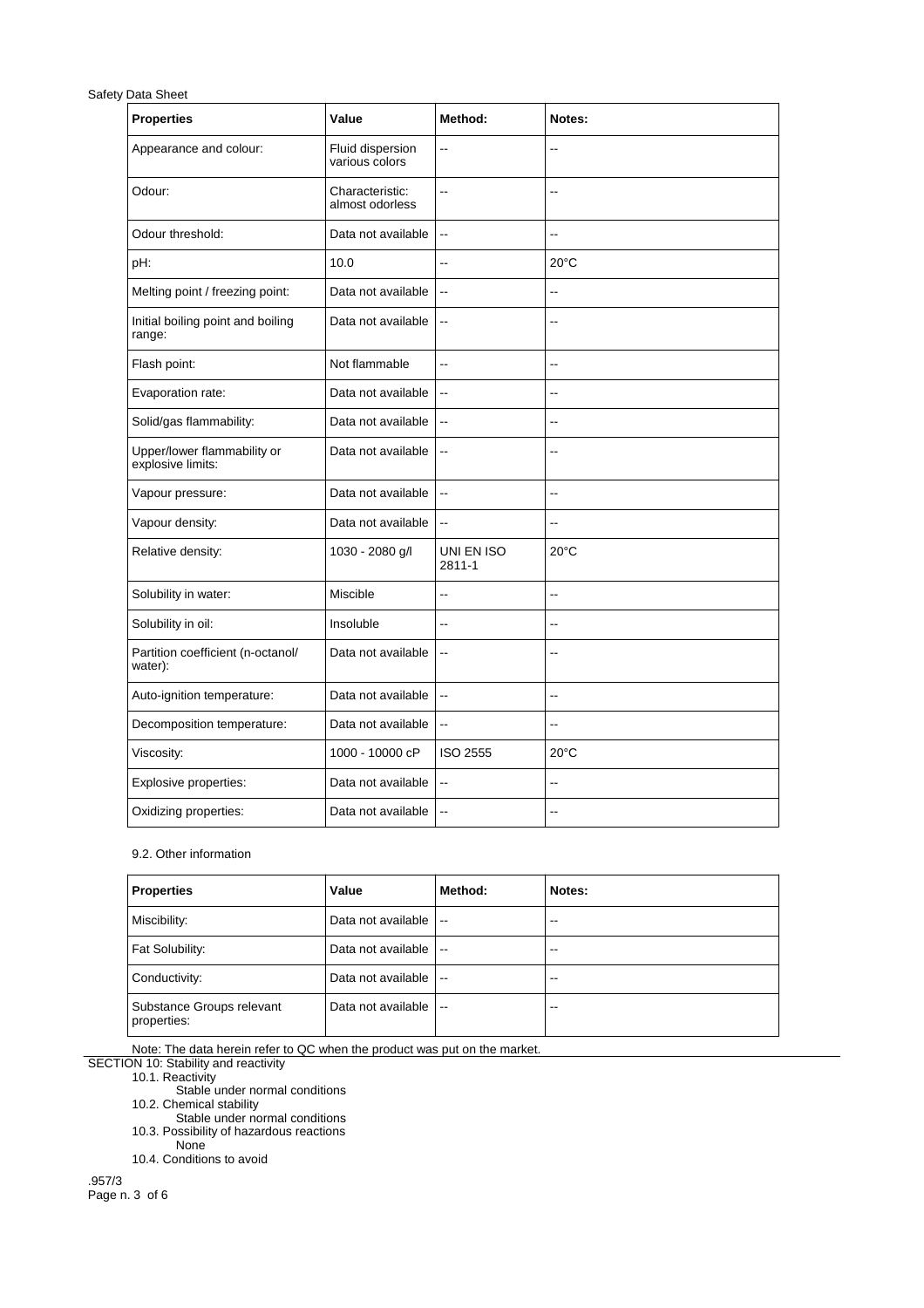Stable under normal conditions.

- 10.5. Incompatible materials
	- None in particular.
- 10.6. Hazardous decomposition products

| 10.6. Hazardous decomposition products                                                                                    |
|---------------------------------------------------------------------------------------------------------------------------|
| None.                                                                                                                     |
|                                                                                                                           |
| SECTION 11: Toxicological information                                                                                     |
| 11.1. Information on toxicological effects                                                                                |
| Toxicological information of the mixture:                                                                                 |
| Data not available                                                                                                        |
|                                                                                                                           |
| Toxicological information of the main substances found in the mixture:                                                    |
| Data not available                                                                                                        |
| If not differently specified, the information required in Regulation 453/2010/EC listed below must be considered as N.A.: |
| a) acute toxicity;                                                                                                        |
| b) skin corrosion/irritation;                                                                                             |
| c) serious eye damage/irritation;                                                                                         |
| d) respiratory or skin sensitisation;                                                                                     |
| e) germ cell mutagenicity;                                                                                                |
| f) carcinogenicity;                                                                                                       |
|                                                                                                                           |
| g) reproductive toxicity;                                                                                                 |
| h) STOT-single exposure;                                                                                                  |
| i) STOT-repeated exposure;                                                                                                |
| i) aspiration hazard.                                                                                                     |
|                                                                                                                           |
| SECTION 12: Ecological information                                                                                        |
| 12.1. Toxicity                                                                                                            |
| Adopt good working practices, so that the product is not released into the environment.                                   |
| Data not available                                                                                                        |
|                                                                                                                           |
| 12.2. Persistence and degradability                                                                                       |
| Data not available                                                                                                        |
| 12.3. Bioaccumulative potential                                                                                           |
| Data not available                                                                                                        |
| 12.4. Mobility in soil                                                                                                    |
| Data not available                                                                                                        |
| 12.5. Results of PBT and vPvB assessment                                                                                  |
| vPvB Substances: None - PBT Substances: None                                                                              |
| 12.6. Other adverse effects                                                                                               |
|                                                                                                                           |
| None                                                                                                                      |
|                                                                                                                           |
| SECTION 13: Disposal considerations                                                                                       |
| 13.1. Waste treatment methods                                                                                             |
| Recover if possible. In so doing, comply with the local and national regulations currently in force.                      |
| Waste should not be disposed of by release to sewers.                                                                     |
| Contaminated packaging thinners and cleaning diluents must be landfilled.                                                 |
|                                                                                                                           |
| SECTION 14: Transport information                                                                                         |
| 14.1. UN number                                                                                                           |
|                                                                                                                           |
| Not classified as dangerous in the meaning of transport regulations.                                                      |
| 14.2. UN proper shipping name                                                                                             |
| Data not available                                                                                                        |
| 14.3. Transport hazard class(es)                                                                                          |
| Data not available                                                                                                        |
| 14.4. Packing group                                                                                                       |
| Data not available                                                                                                        |
| 14.5. Environmental hazards                                                                                               |
|                                                                                                                           |
| No<br><b>ADR-Enviromental Pollutant:</b>                                                                                  |
| Data not available                                                                                                        |
| 14.6. Special precautions for user                                                                                        |
| Data not available                                                                                                        |
| 14.7. Transport in bulk according to Annex II of MARPOL73/78 and the IBC Code                                             |
| Data not available                                                                                                        |
|                                                                                                                           |
| SECTION 15: Regulatory information                                                                                        |
|                                                                                                                           |
| 15.1. Safety, health and environmental regulations/legislation specific for the substance or mixture                      |
|                                                                                                                           |
| DIR.2004/42/CE. Unsuitable                                                                                                |
| Regulation (EU) No 528/2012 and subsequent amendments.                                                                    |
| $\sum_{i=0}^{\infty}$ 00/04/FC (Dielse related to ebecase a gents of weak)                                                |

Dir. 98/24/EC (Risks related to chemical agents at work). Directive 2000/39/CE (Occupational exposure limit values) and subsequent modifications: 2004/37/CE, 2006/15/CE and<br>2009/161/UE. 2009/161/UE. Regulation (EC) n. 1907/2006 (REACH) Regulation (EC) n. 1272/2008 (CLP) Regulation (EC) n. 790/2009 (ATP 1 CLP) and (EU) n. 758/2013 Regulation (EU) n. 453/2010 (Annex II) Regulation (EU) n. 286/2011 (ATP 2 CLP) Regulation (EU) n. 618/2012 (ATP 3 CLP) Regulation (EU) n. 487/2013 (ATP 4 CLP)

Regulation (EU) n. 944/2013 (ATP 5 CLP)

.957/3 Page n. 4 of 6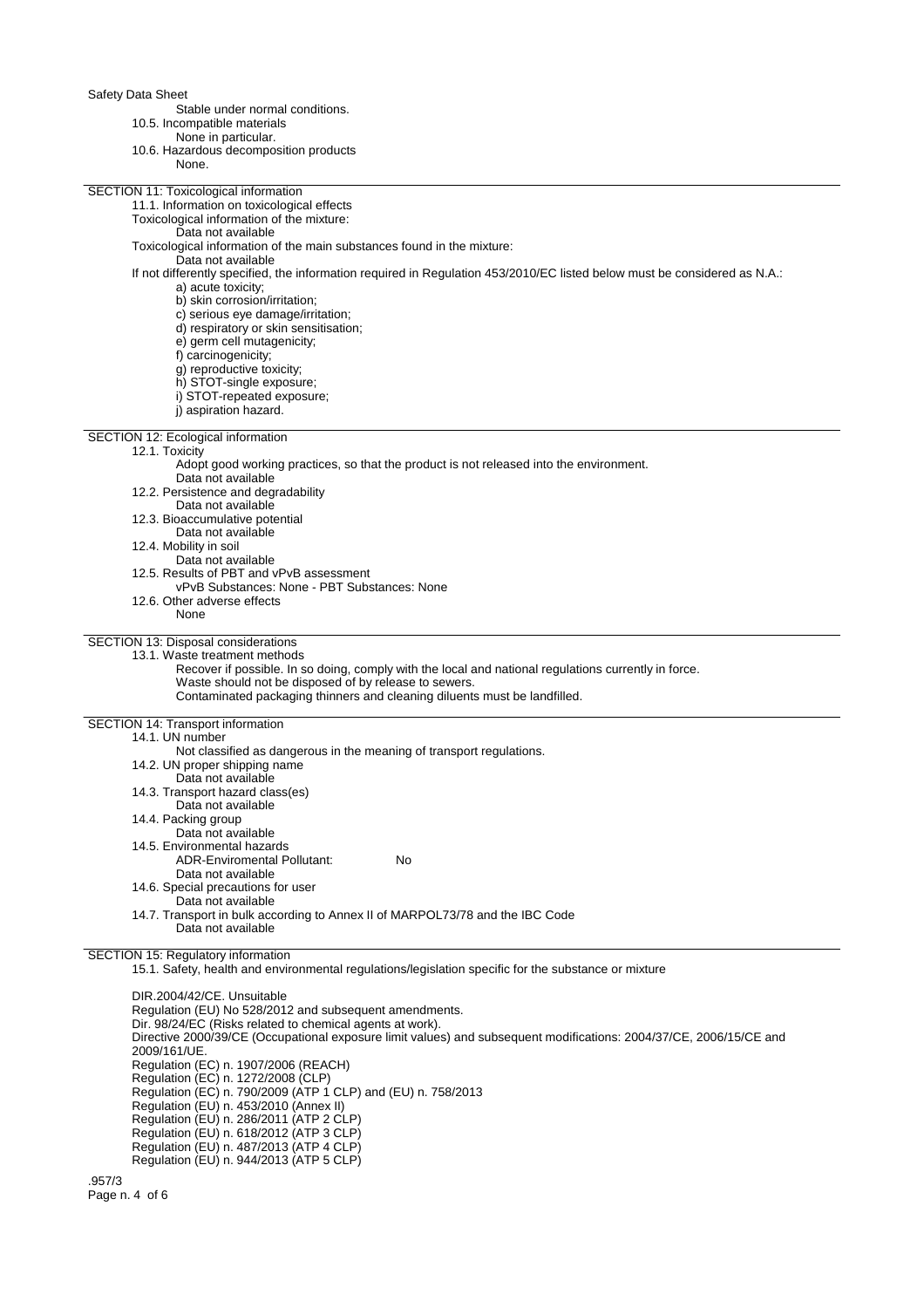Regulation (EU) n. 605/2014 (ATP 6 CLP)

Restrictions related to the product or the substances contained according to Annex XVII Regulation (EC) 1907/2006 (REACH) and subsequent modifications:

None

Where applicable, refer to the following regulatory provisions :

Directive 2003/105/CE ('Activities linked to risks of serious accidents') and subsequent amendments. Regulation (EC) nr 648/2004 (detergents). 1999/13/EC (VOC directive)

Provisions related to directives 82/501/EC(Seveso), 96/82/EC(Seveso II):

Data not available

15.2. Chemical safety assessment No

## SECTION 16: Other information

Paragraphs modified from the previous revision:

SECTION 1: Identification of the substance/mixture and of the company/undertaking

SECTION 2: Hazards identification

SECTION 3: Composition/information on ingredients

SECTION 4: First aid measures

SECTION 5: Firefighting measures

SECTION 6: Accidental release measures SECTION 7: Handling and storage

SECTION 8: Exposure controls/personal protection

SECTION 9: Physical and chemical properties

SECTION 10: Stability and reactivity

SECTION 11: Toxicological information

SECTION 14: Transport information

SECTION 15: Regulatory information

This document was prepared by a competent person who has received appropriate training. Main bibliographic sources:

The ECHA database on registered substances.

ESIS- European chemical Substances Information System.

eChemPortal- the global portal to Information on Chemical Substance.

- GESTIS substance database.
- Insert further consulted bibliography

The information contained herein is based on our state of knowledge at the above-specified date. It refers solely to the product indicated and constitutes no guarantee of particular quality.

It is the duty of the user to ensure that this information is appropriate and complete with respect to the specific use intended. This MSDS cancels and replaces any preceding release.

Legend of acronyms and abbreviations used in the safety data sheet:

| ADR:       | European Agreement concerning the International Carriage of Dangerous Goods by Road.    |
|------------|-----------------------------------------------------------------------------------------|
| CAS:       | Chemical Abstracts Service (division of the American Chemical Society).                 |
| CLP:       | Classification, Labeling, Packaging.                                                    |
| DNEL:      | Derived No Effect Level.                                                                |
| EC50:      | Median effective concentration expected to produce a certain effect in 50% of test      |
|            | organisms                                                                               |
| ECHA:      | European Chemicals Agency                                                               |
| EINECS:    | European Inventory of Existing Commercial Chemical Substances                           |
| ELINCS:    | European List of notified Chemical Substances                                           |
| GHS:       | Globally Harmonized System of Classification and Labeling of Chemicals.                 |
| IATA:      | International Air Transport Association.                                                |
| IATA-DGR:  | Dangerous Goods Regulation by the "International Air Transport Association" (IATA).     |
| ICAO:      | International Civil Aviation Organization.                                              |
| ICAO-TI:   | Technical Instructions by the "International Civil Aviation Organization" (ICAO).       |
| IC50:      | Half maximal inhibitory concentration.                                                  |
| IMDG:      | International Maritime Code for Dangerous Goods.                                        |
| INCI:      | International Nomenclature of Cosmetic Ingredients.                                     |
| LC50:      | Lethal concentration, for 50 percent of test population.                                |
| LD50:      | Lethal dose, for 50 percent of test population.                                         |
| LTE:       | Long-term exposure.                                                                     |
| NOEC:      | No Observed Effect Concentration                                                        |
| Numero EC: | <b>EINECS and ELINCS Number</b>                                                         |
| OEL:       |                                                                                         |
| PBT:       | Persistent, Bioaccumulative and Toxic substance                                         |
| PNEC:      | Predicted No Effect Concentration.                                                      |
| REACH:     | Regulation (EC) No 1907/2006 Registration, Evaluation, Authorisation and Restriction of |
|            | Chemicals                                                                               |
| RID:       | Regulation Concerning the International Transport of Dangerous Goods by Rail.           |
| STE:       | Short-term exposure.                                                                    |
| STEL:      | Short Term Exposure limit.                                                              |
| STOT:      | Specific Target Organ Toxicity.                                                         |
| SVHC:      | Substances of Very High Concern                                                         |
| TLV:       | Threshold Limiting Value.                                                               |
| UE:        | European Union                                                                          |
| vPvB:      | Very Persistent and Very Bioaccumulative                                                |
|            |                                                                                         |